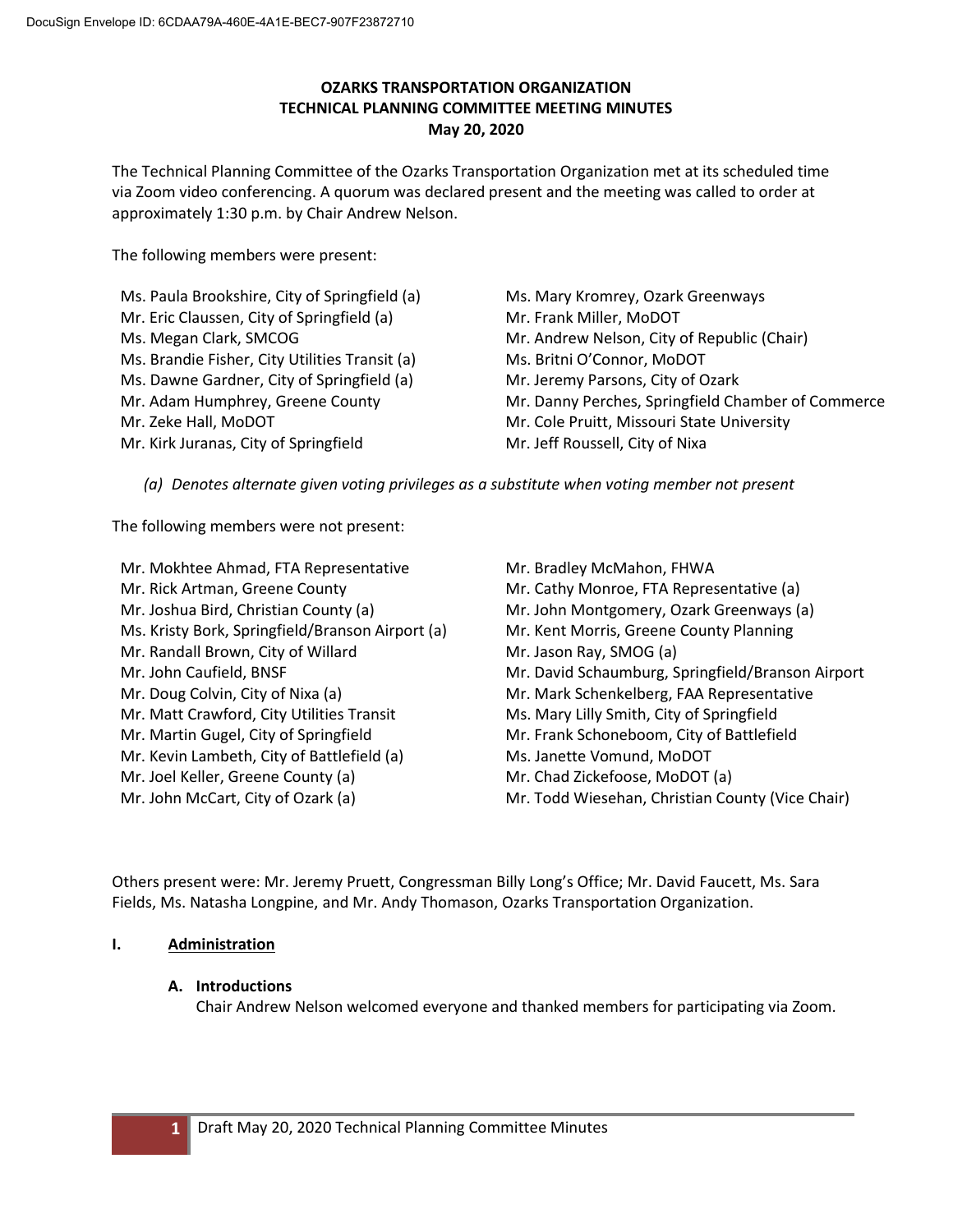## **B. Approval of the Technical Planning Committee Meeting Agenda**

Mr. Pruitt moved for approval of the Technical Planning Committee Meeting Agenda for May 20, 2020. Mr. Juranas seconded the motion. Mr. Nelson asked for a roll call vote.

| Artman, Rick    |     | O'Connor, Britni                | Aye |
|-----------------|-----|---------------------------------|-----|
| Binkley, Joel   |     | Parsons, Jeremy                 | Aye |
| Brown, Randall  |     | Perches, Danny                  | Aye |
| Caufield, John  |     | Pruitt, Cole                    | Aye |
| Fisher, Brandie | Aye | Roussell, Jeff                  | Aye |
| Claussen, Eric  |     | Schaumburg, David               |     |
| Hall, Ezekiel   | Aye | Schoneboom, Frank               |     |
| Humphrey, Adam  | Aye | Shaw, Travis                    |     |
| Juranas, Kirk   | Aye | Gardner, Dawne                  | Aye |
| Kromrey, Mary   | Aye | <b>Strafford Representative</b> |     |
| Miller, Frank   | Aye | Vomund, Janette                 |     |
| Nelson, Andrew  | Aye | Wiesehan, Todd                  |     |

The motion passed.

# **C. Approval of the May 15, 2019 Minutes**

Mr. Juranas moved for approval of the minutes from the January 15, 2020 Technical Planning Committee Meeting. Mr. Humphrey seconded the motion. Mr. Nelson asked for a roll call vote.

| Artman, Rick    |     | O'Connor, Britni                | Aye |
|-----------------|-----|---------------------------------|-----|
| Binkley, Joel   |     | Parsons, Jeremy                 | Aye |
| Brown, Randall  | -   | Perches, Danny                  | Aye |
| Caufield, John  |     | Pruitt, Cole                    | Aye |
| Fisher, Brandie | Aye | Roussell, Jeff                  | Aye |
| Claussen, Eric  | Aye | Schaumburg, David               |     |
| Hall, Ezekiel   |     | Schoneboom, Frank               |     |
| Humphrey, Adam  | Aye | Shaw, Travis                    |     |
| Juranas, Kirk   | Aye | Gardner, Dawne                  | Aye |
| Kromrey, Mary   | Aye | <b>Strafford Representative</b> |     |
| Miller, Frank   | Aye | Vomund, Janette                 |     |
| Nelson, Andrew  | Aye | Wiesehan, Todd                  |     |

The motion passed.

## **D. Public Comment Period for All Agenda Items**

There were no speakers present to address the Committee.

# **E. Staff Report**

Ms. Fields explained the OTO's efforts to respond to COVID-19. She said the OTO's offices are now open by appointment only. Committee and Board meetings are occurring via Zoom. The board met in April, and the TIM subcommittee, LCBT, and BPAC met in early May.

Ms. Fields also updated the committee on annual project prioritization. Ms. Fields and Ms. Longpine have met with all nine jurisdictions to identify priorities for the FY 2022-2026 STIP.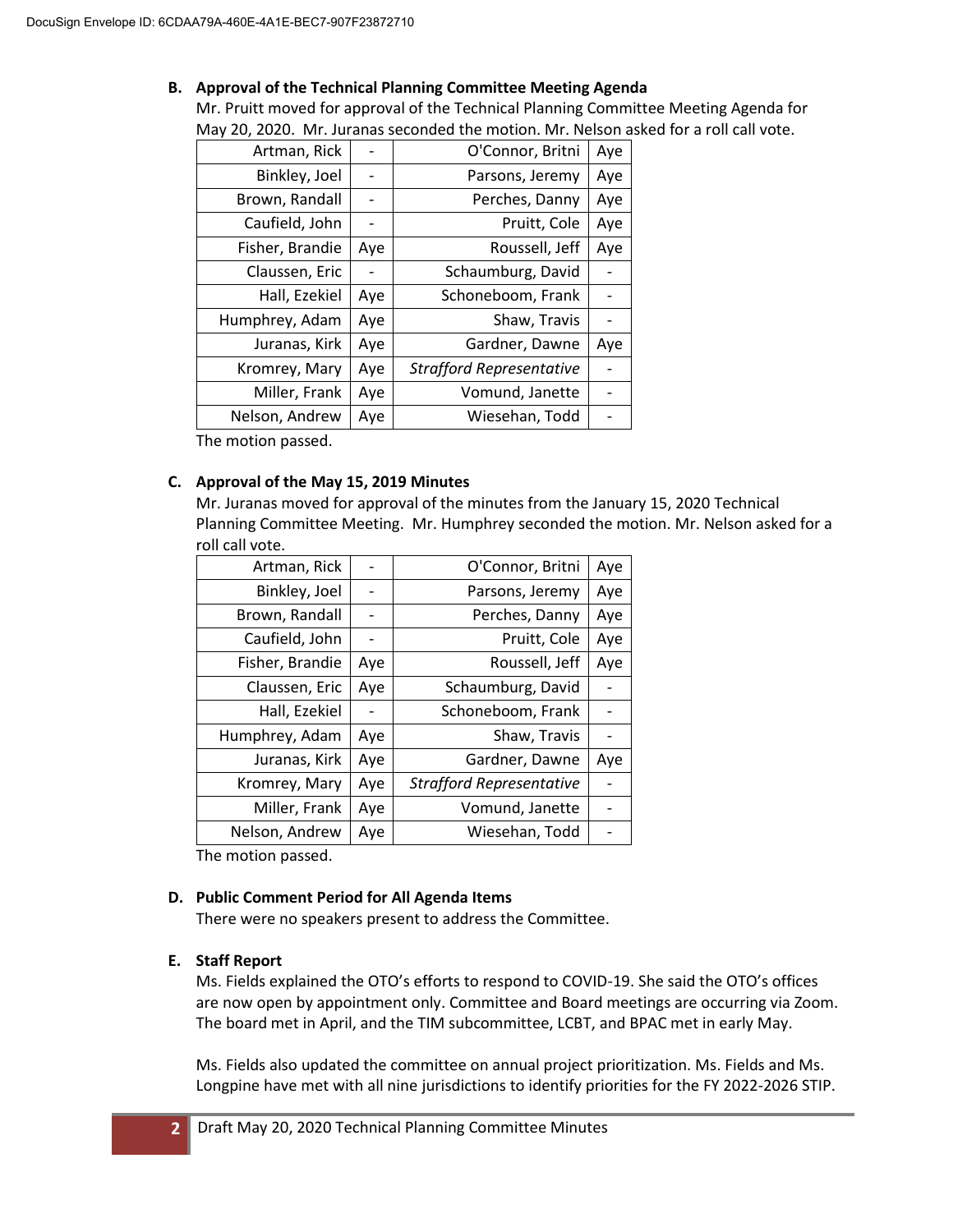She expects to convene the STIP prioritization committee in August or September. As far as the STIP and TIP for the period beginning FY 2021, MoDOT and the OTO have opted not to develop new programs. Projects that have been entered for the new TIP will be added to the current TIP with a large amendment later this summer.

Ms. Fields also reported she is monitoring the possibility of infrastructure funding in future COVID relief bills. AASTHO is projecting a 30% decline in revenue over the next 18 months and is asking for nearly \$50 billion to offset this lost funding.

## **F. Legislative Reports**

Mr. Pruett discussed the prospects of the HEROES Act and other potential COVID relief packages.

#### **II. Old Business:**

## **A. OTO Growth Trends Report**

Mr. Faucett presented the calendar year 2019 Growth Trends Report. The presentation included information on construction activity, population change, migration, and economic growth. He identified cyclical patterns to multifamily construction and discussed IRS migration data that had been unavailable for a few years. During his presentation, Mr. Faucett also highlighted certain maps he would exclude from future iterations of the Growth Trends Report.

Mr. Nelson said this agenda item was informational only.

## **B. FY 2020-2023 TIP Administrative Modification Four**

Ms. Longpine discussed minor changes to funding sources and timing for the Grant Avenue Parkway Project included as part of this administrative modification.

Mr. Nelson said this agenda item was informational only.

## **C. FY 2020-2023 TIP Amendment Four**

Ms. Longpine presented information on nine proposed changes requested by MoDOT. The projects are primarily resurfacing and pavement projects along lettered routes and I-44 outer roads. There is one project for ADA improvements along Norton Road and one project for scoping along Kansas Expressway. These projects are being added based on MoDOT's short term funding expectations.

Mr. Juranas moved to recommend the Board of Directors approve Amendment Number Four to the FY 2020-2023 TIP. The motion was seconded by Mr. Pruitt. Mr. Nelson called for a role call vote.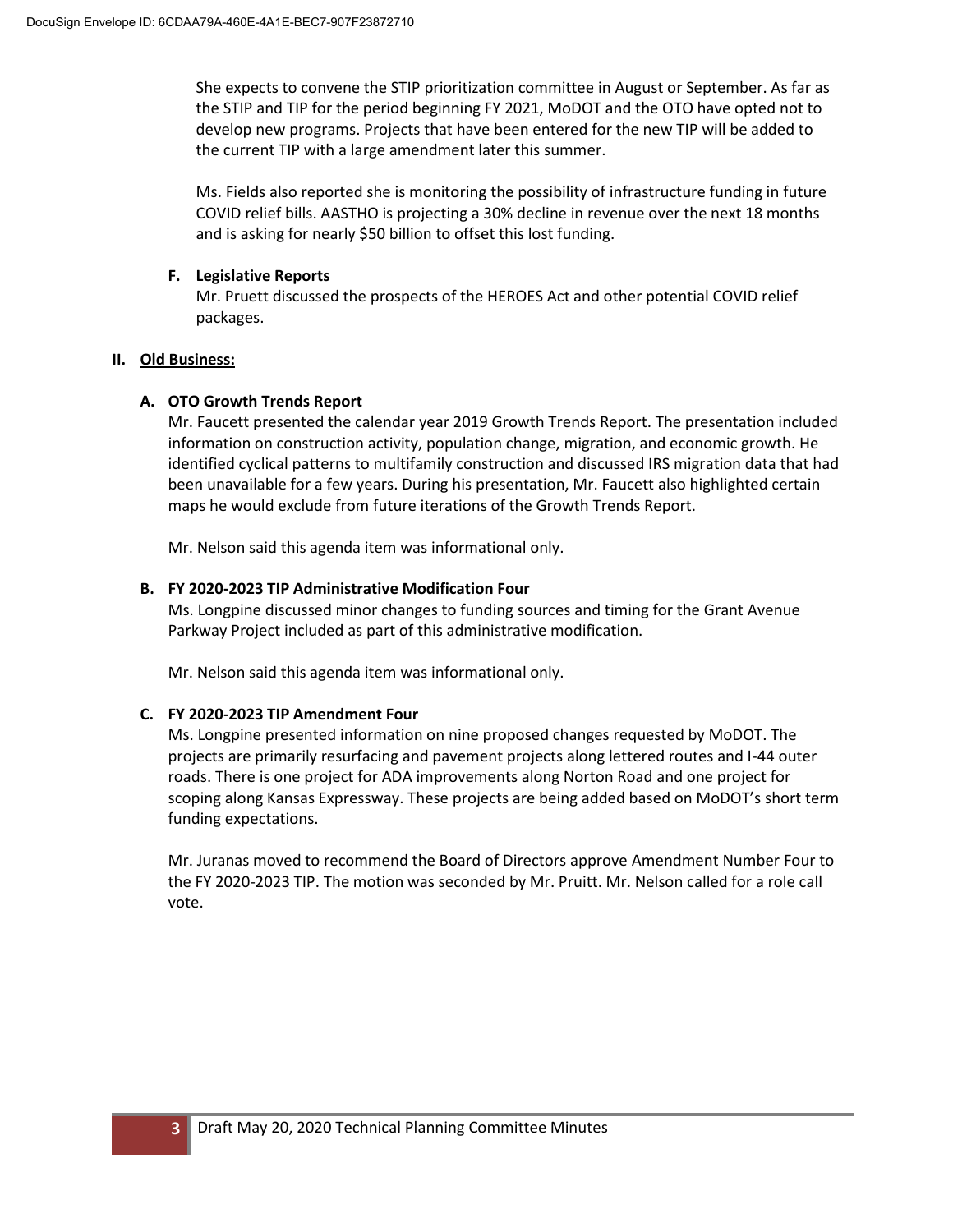| Artman, Rick    |     | O'Connor, Britni                | Aye |
|-----------------|-----|---------------------------------|-----|
| Binkley, Joel   |     | Parsons, Jeremy                 | Aye |
| Brown, Randall  |     | Perches, Danny                  |     |
| Caufield, John  |     | Pruitt, Cole                    | Aye |
| Fisher, Brandie | Aye | Roussell, Jeff                  | Aye |
| Claussen, Eric  | Aye | Schaumburg, David               |     |
| Hall, Ezekiel   | Aye | Schoneboom, Frank               |     |
| Humphrey, Adam  | Aye | Shaw, Travis                    |     |
| Juranas, Kirk   | Aye | Gardner, Dawne                  | Aye |
| Kromrey, Mary   | Aye | <b>Strafford Representative</b> |     |
| Miller, Frank   | Aye | Vomund, Janette                 |     |
| Nelson, Andrew  | Aye | Wiesehan, Todd                  |     |

The motion passed.

## **D. Congestion Management Process**

Mr. Thomason introduced the Congestion Management Process. Instead of a typical presentation, he showed a brief video highlighting the key features of the new CMP. Mr. Thomason asked if members had any questions when the video was completed. None were asked.

Mr. Juranas moved to recommend the Board of Directors approve the new Congestion Management Process. Mr. Parsons seconded the motion. Mr. Nelson called for a role call vote.

| Artman, Rick    |     | O'Connor, Britni                | Aye |
|-----------------|-----|---------------------------------|-----|
| Binkley, Joel   |     | Parsons, Jeremy                 | Aye |
| Brown, Randall  |     | Perches, Danny                  | Aye |
| Caufield, John  |     | Pruitt, Cole                    | Aye |
| Fisher, Brandie | Aye | Roussell, Jeff                  | Aye |
| Claussen, Eric  | Aye | Schaumburg, David               |     |
| Hall, Ezekiel   | Aye | Schoneboom, Frank               |     |
| Humphrey, Adam  | Aye | Shaw, Travis                    |     |
| Juranas, Kirk   | Aye | Gardner, Dawne                  | Aye |
| Kromrey, Mary   | Aye | <b>Strafford Representative</b> |     |
| Miller, Frank   |     | Vomund, Janette                 |     |
| Nelson, Andrew  | Aye | Wiesehan, Todd                  |     |

The motion passed.

## E. **Ozarks Regional Bicycle Destination Plan**

Mr. Thomason reported the BPAC had recommended the OTO Board of Directors endorse the Ozarks Regional Bicycle Destination Plan during its last meeting. He reported the plan is not a traditional transportation plan, rather it is a marketing plan for developing the Ozarks into a bicycle tourism destination. He discussed the evolution of the plan and BPAC's continued support for the plan's goals. He also offered Ms. Longpine and Ms. Kromrey an opportunity to add any details.

Mr. Parsons moved to recommend the Board of Directors endorse the Ozarks Regional Bicycle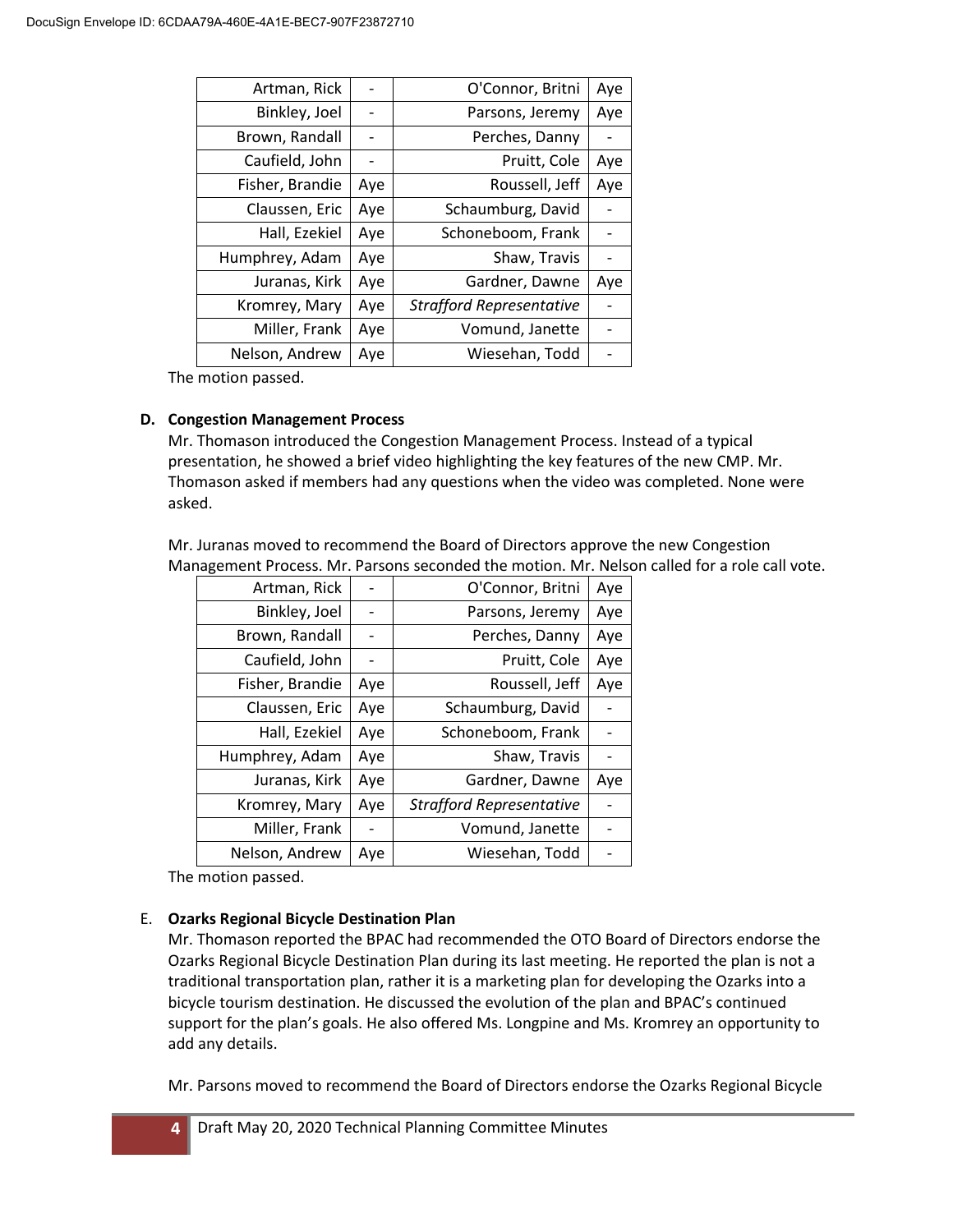| Artman, Rick    |     | O'Connor, Britni                | Aye |
|-----------------|-----|---------------------------------|-----|
| Binkley, Joel   | -   | Parsons, Jeremy                 | Aye |
| Brown, Randall  |     | Perches, Danny                  | Aye |
| Caufield, John  |     | Pruitt, Cole                    | Aye |
| Fisher, Brandie | Aye | Roussell, Jeff                  | Aye |
| Claussen, Eric  | Aye | Schaumburg, David               |     |
| Hall, Ezekiel   | Aye | Schoneboom, Frank               |     |
| Humphrey, Adam  | Aye | Shaw, Travis                    |     |
| Juranas, Kirk   | Aye | Gardner, Dawne                  | Aye |
| Kromrey, Mary   | Aye | <b>Strafford Representative</b> |     |
| Miller, Frank   |     | Vomund, Janette                 |     |
| Nelson, Andrew  | Aye | Wiesehan, Todd                  |     |

Destination Plan. Ms. Kromrey seconded the motion. Mr. Nelson called for a roll call vote.

The motion passed.

## **F. FY 2021 Unified Planning Work Program**

Ms. Fields gave a brief overview of the FY 2021 UPWP. She said the primary tasks are the same as in past plans. She noted an unexpected increase in PL funds allowed her to reduce the expected use of STBG-U funds. She does not expect to draw the full \$200,000 allowed by the Board for the foreseeable future. She noted the UPWP Subcommittee and the Executive Committee recommended approval of FY 2021 UPWP.

Mr. Pruitt moved to recommend the Board of Directors approve the FY 2021 Unified Planning Work Program. Mr. Humphry seconded the motion. Mr. Nelson asked for a roll call vote.

| Artman, Rick    |     | O'Connor, Britni                | Aye |
|-----------------|-----|---------------------------------|-----|
| Binkley, Joel   |     | Parsons, Jeremy                 | Aye |
| Brown, Randall  |     | Perches, Danny                  | Aye |
| Caufield, John  |     | Pruitt, Cole                    | Aye |
| Fisher, Brandie | Aye | Roussell, Jeff                  | Aye |
| Claussen, Eric  | Aye | Schaumburg, David               |     |
| Hall, Ezekiel   | Aye | Schoneboom, Frank               |     |
| Humphrey, Adam  | Aye | Shaw, Travis                    |     |
| Juranas, Kirk   | Aye | Gardner, Dawne                  | Aye |
| Kromrey, Mary   | Aye | <b>Strafford Representative</b> |     |
| Miller, Frank   | Aye | Vomund, Janette                 |     |
| Nelson, Andrew  | Aye | Wiesehan, Todd                  |     |

The motion passed.

#### **G. Additional Federal Funding**

Ms. Fields discussed the OTO's history of receiving transportation funds as part of the annual omnibus budget bills in FY 2018, 2019, and now FY 2020. She reported the FY 18 and 19 funds had been allocated for bicycle and pedestrian projects by the Board of Directors. She then reviewed the options for the FY 2020 funds, including awarding the funds to the City of Republic to complete the Shuyler Creek Trail extension. She said the Executive Committee had reviewed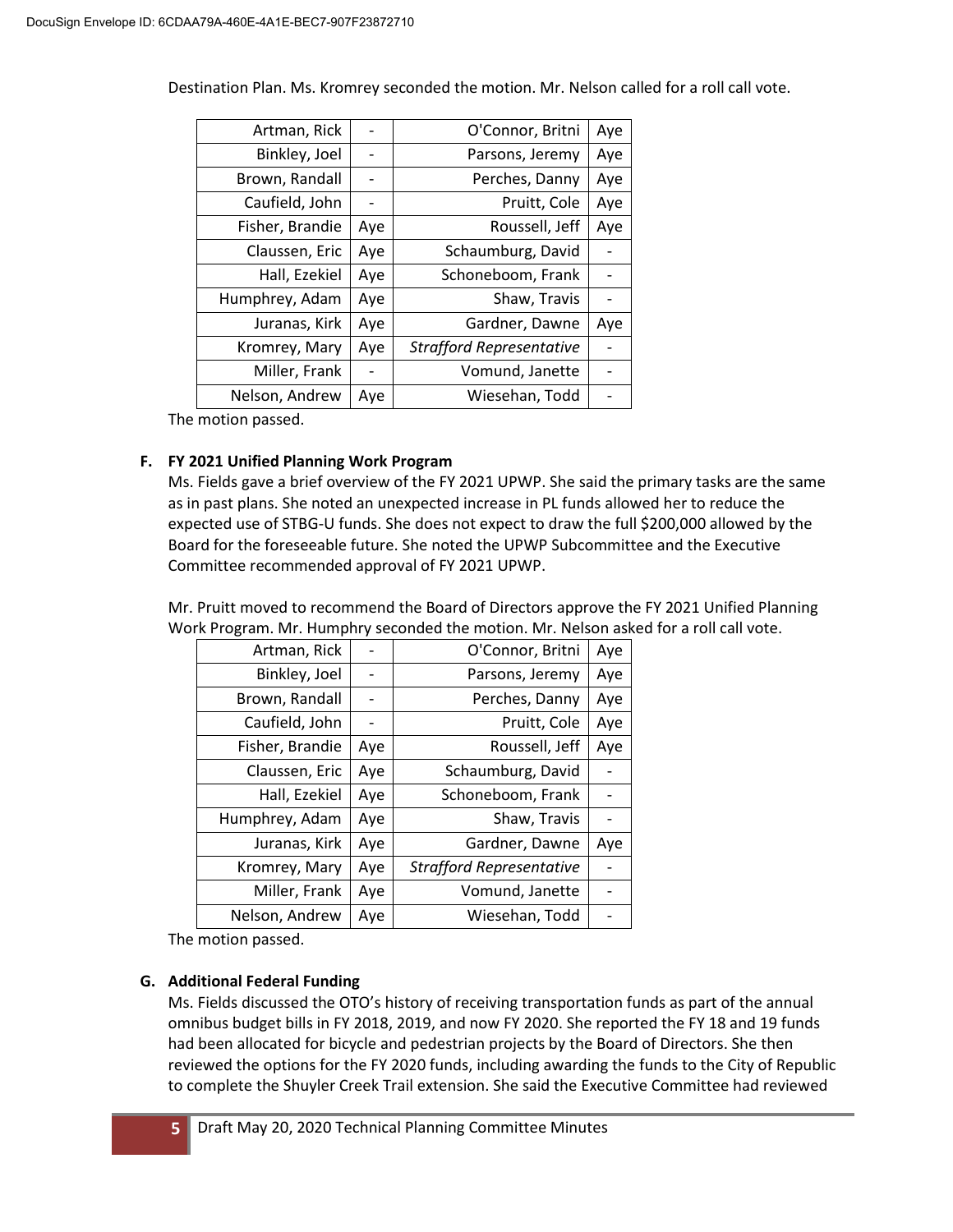the options and had voted to recommend the funds be used to complete the Shuyler Creek project.

Ms. Kromrey moved to recommend the Board of Directors award the \$471,885 in additional funding to the City of Republic for the completion of the Shuyler Creek Trail extension. Mr. Perches seconded the motion. Mr. Nelson called for a roll call vote.

| Artman, Rick    |     | O'Connor, Britni                | Aye |
|-----------------|-----|---------------------------------|-----|
| Binkley, Joel   |     | Parsons, Jeremy                 | Aye |
| Brown, Randall  |     | Perches, Danny                  | Aye |
| Caufield, John  |     | Pruitt, Cole                    | Aye |
| Fisher, Brandie | Aye | Roussell, Jeff                  | Aye |
| Claussen, Eric  | Aye | Schaumburg, David               |     |
| Hall, Ezekiel   | Aye | Schoneboom, Frank               |     |
| Humphrey, Adam  | Aye | Shaw, Travis                    |     |
| Juranas, Kirk   | Aye | Gardner, Dawne                  | Aye |
| Kromrey, Mary   | Aye | <b>Strafford Representative</b> |     |
| Miller, Frank   | Aye | Vomund, Janette                 |     |
| Nelson, Andrew  | Aye | Wiesehan, Todd                  |     |

The motion passed.

## **H. Public Participation Plan Annual Evaluation**

Mr. Faucett went through the findings of the Public Participation Plan Annual Evaluation. He reported the OTO had accomplished all the tasks it had established for 2019. He also went through several participation related performance measures. Finally, he covered the tasks set for the upcoming year.

Mr. Nelson said this agenda item was informational only.

## **I. Federal Funds Balance Report**

Ms. Longpine gave a brief overview of the Funds Balance Report, dated March 31, 2020. She highlighted the high STBG-U and TAP balances. Ms. Longpine and Ms. Fields stressed the importance of obligating funds before the end of the fiscal year. Ms. Fields also said it was hard to advocate for additional federal funds when the OTO was carrying such large balances.

Ms. Longpine asked each jurisdiction to review the report for errors or changes in project status.

Mr. Nelson said this agenda item was informational only.

## **J. MoDOT STIP Development Update**

Mr. Miller discussed how the COVID-19 pandemic had impacted MoDOT's STIP development. He said MoDOT was projecting a 30% decline in revenue and that MoDOT leadership has decided to not develop a new STIP. Projects will be added to the existing STIP on a month-by-month basis as they monitor cash flow. No projects are expected to be canceled, though many have been delayed. Projects on James River Freeway and MO 14 are two that he is watching. He said MoDOT appreciates everyone's flexibility as they work through this uncertain time.